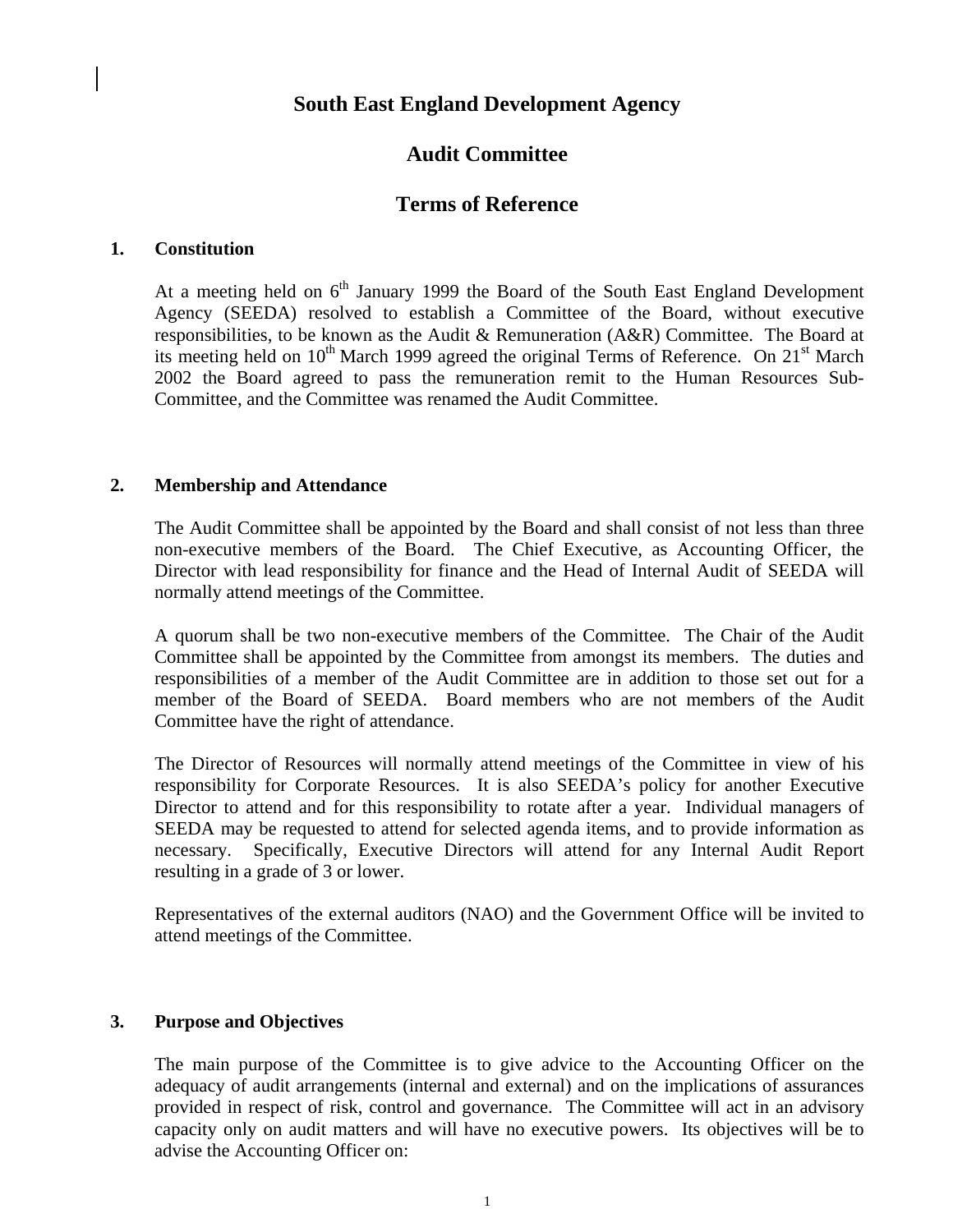- the strategic processes for risk, control and governance;
- the accounting policies and accounts of the organisation;
- the planned activity and results of both internal and external audit;
- the adequacy of management response to issues identified by audit activity;
- assurances relating to the corporate governance requirements of the organisation.

#### **4. Meetings**

Committee meetings will be held at regular intervals to maintain the continuity and effectiveness of its presence. Minutes of each meeting will be taken and agreed amongst the Committee members. Items for discussion at Committee meetings may include:

- a) the objectives, status and scope of internal audit and structure of the audit opinion to be provided;
- b) management's responsibility for adequate risk management, control and governance, both financial and other;
- c) the Head of Internal Audit's annual and quarterly activity reports to the Accounting Officer;
- d) internal audit's reporting arrangements;
- e) the audit strategy and the resource implications arising from it;
- f) long- and short-term plans;
- g) major and unresolved findings from audit assignments;
- h) internal audit staffing and training;
- i) the standard of audit performance and how the need for periodic reviews of internal audit should be met;
- j) major policy issues and their implications for internal audit;
- k) internal audit's working relations with auditees and other review agencies;
- l) finance and accounting policies and accounting developments;
- m) relationships with the National Audit Office;
- n) external audit's plans, findings and recommendations.

#### **5. Frequency of Meetings**

The Audit Committee will meet not less than three times a year and report in writing to the Board on an annual basis. When physical meetings cannot be arranged, "meetings" of the Audit Committee may be held by telephone or video conference. The Audit Committee may also sit privately, without any non-members present, for all or part of a meeting. The Committee Chair shall convene a meeting upon request of any Audit Committee member who considers it necessary.

#### **6. Authority**

The Committee is authorised by the Board to investigate any activity within its terms of reference. It is authorised to seek any information it requires from any employee and all employees are directed to co-operate with any request made by the Committee.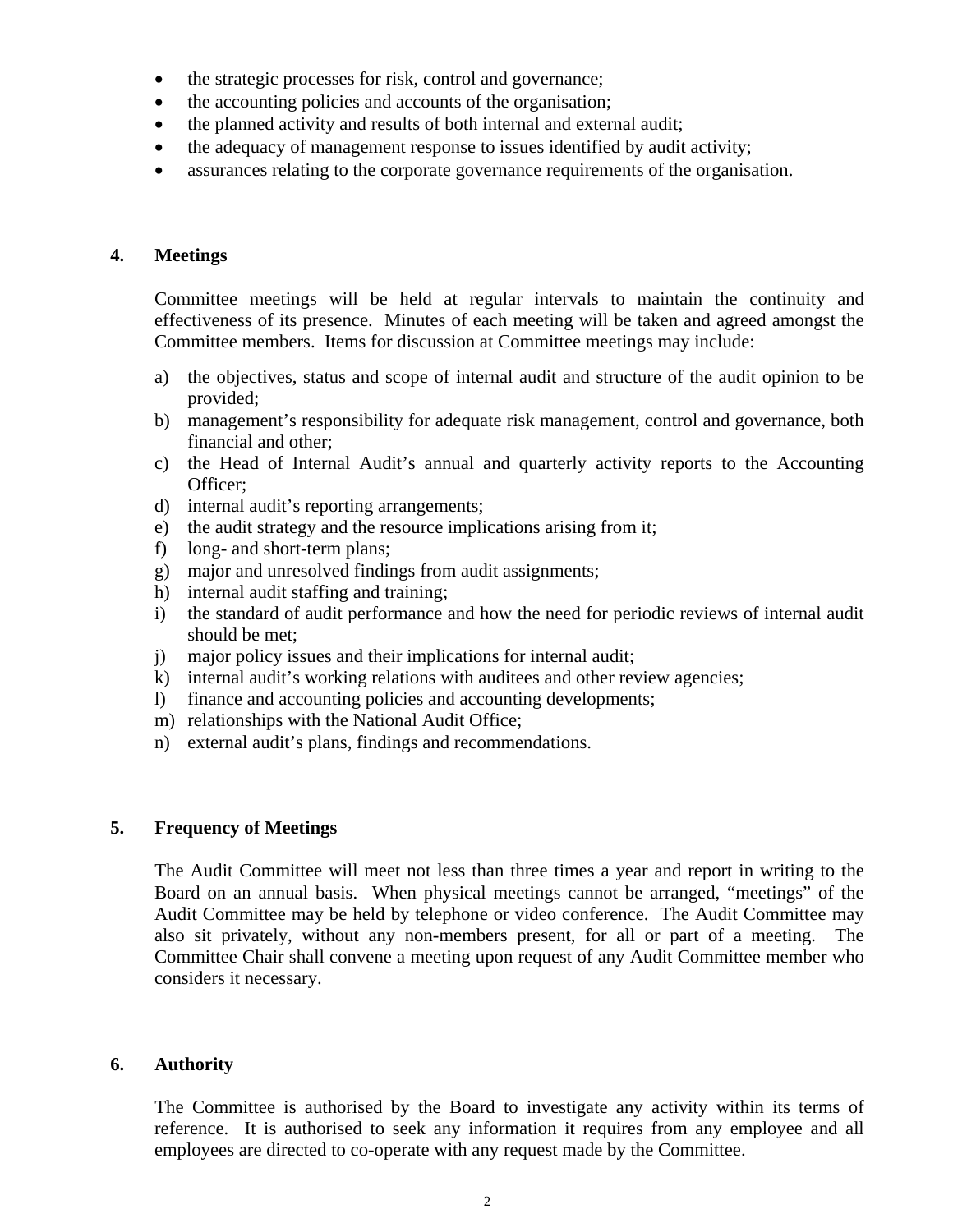The Committee is authorised by the Board to obtain outside legal or other independent professional advice and to secure the attendance of outsiders with relevant experience and expertise if it considers this necessary. The Board shall be informed if this is done.

## **7. Duties**

The duties of the Committee shall be:

*Overview of Corporate Governance, Risk Management and Internal Controls* 

- to provide advice on the strategic processes for governance, which cover:
	- a) the distribution of rights and responsibilities among different participants within the organisation;
	- b) the delegation of roles and responsibilities to third parties external to the organisation (for example partnerships and special delivery vehicles);
	- c) the rules and procedures for making corporate decisions;
	- d) the structures and mechanisms through which objectives are set;
	- e) the means of attaining corporate objectives and monitoring performance;
- to consider the adequacy of risk management and internal control through reviewing the mechanisms for the assessment and management of risk;
- to satisfy the Board that there is a sufficient, systematic review of the internal control arrangements of the business, including operations (relating to effectiveness, efficiency and economy), financial and corporate governance controls;

## *Overview of Financial Reporting*

- to review the integrity and reliability of statutory accounts and other published financial statements and information;
- to review arrangements established by SEEDA for compliance with applicable accounting standards, procedures, laws and regulations;
- to review accounting policies adopted by SEEDA, recommend new policies and changes as appropriate to the Board;

## *External Audit*

- to review the "annual opinion" after submission to the Accounting Officer, focusing particularly on:
	- a) any changes in accounting policies and practices;
	- b) major judgmental areas;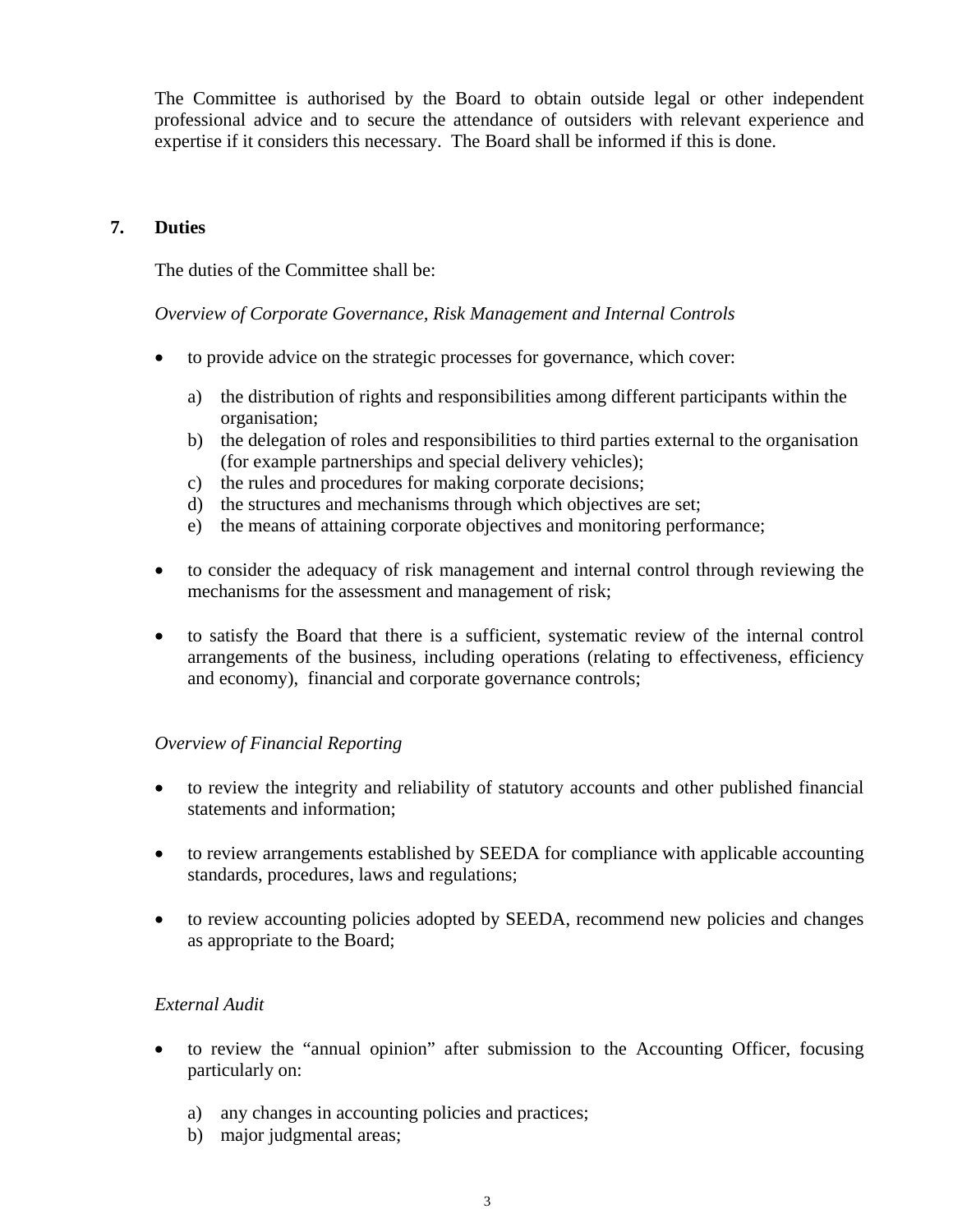- c) significant adjustments resulting from the audit;
- d) the going concern assumption;
- e) compliance with accounting standards;
- f) compliance with legal requirements;
- g) compliance with the Financial Memorandum and Terms and Conditions of grant;
- to discuss with the external auditors, problems and reservations arising from interim and final accounts including a review of responses to Management Reports incorporating audit responses and any other matters the external auditors may wish to discuss (in the absence of management where necessary);

### *Internal Audit*

- to promote the understanding of internal audit's role, objectives and status within SEEDA;
- to enhance the independence and value of internal audit;
- to consider the terms of reference of the internal audit team to ensure that it is appropriate, to approve any scope limitations contained therein and to ensure that it is endorsed by formal resolution of the main Board;
- to assist the Head of Internal Audit in judging priorities and defining the scope of audit coverage;
- to review SEEDA's risk assessment and resultant planned programme of internal audit work to ensure its appropriateness;
- to consider the effectiveness, efficiency and economy of the internal audit function and to evaluate its performance on an annual basis;
- to satisfy the Board that the internal audit unit is effective (or make recommendations to the Board as appropriate);
- to monitor the effectiveness of agreed audit recommendations;
- to advise the Accounting Officer on:
	- a) the terms of reference for internal audit;
	- b) the effectiveness of the internal audit strategy and periodic plan in addressing the organisation's risks;
	- c) the resourcing of internal audit;
	- d) the skill, experience and competency requirements for the post of Head of Internal Audit;
	- e) the periodic work plans of internal audit, and material changes to these plans;
	- f) the Head of Internal Audit's annual and interim audit reports and any implications arising from their findings and opinion;
	- g) the arrangements for and the results of quality assurance processes;
	- h) the adequacy of management response to internal audit advice and recommendations;